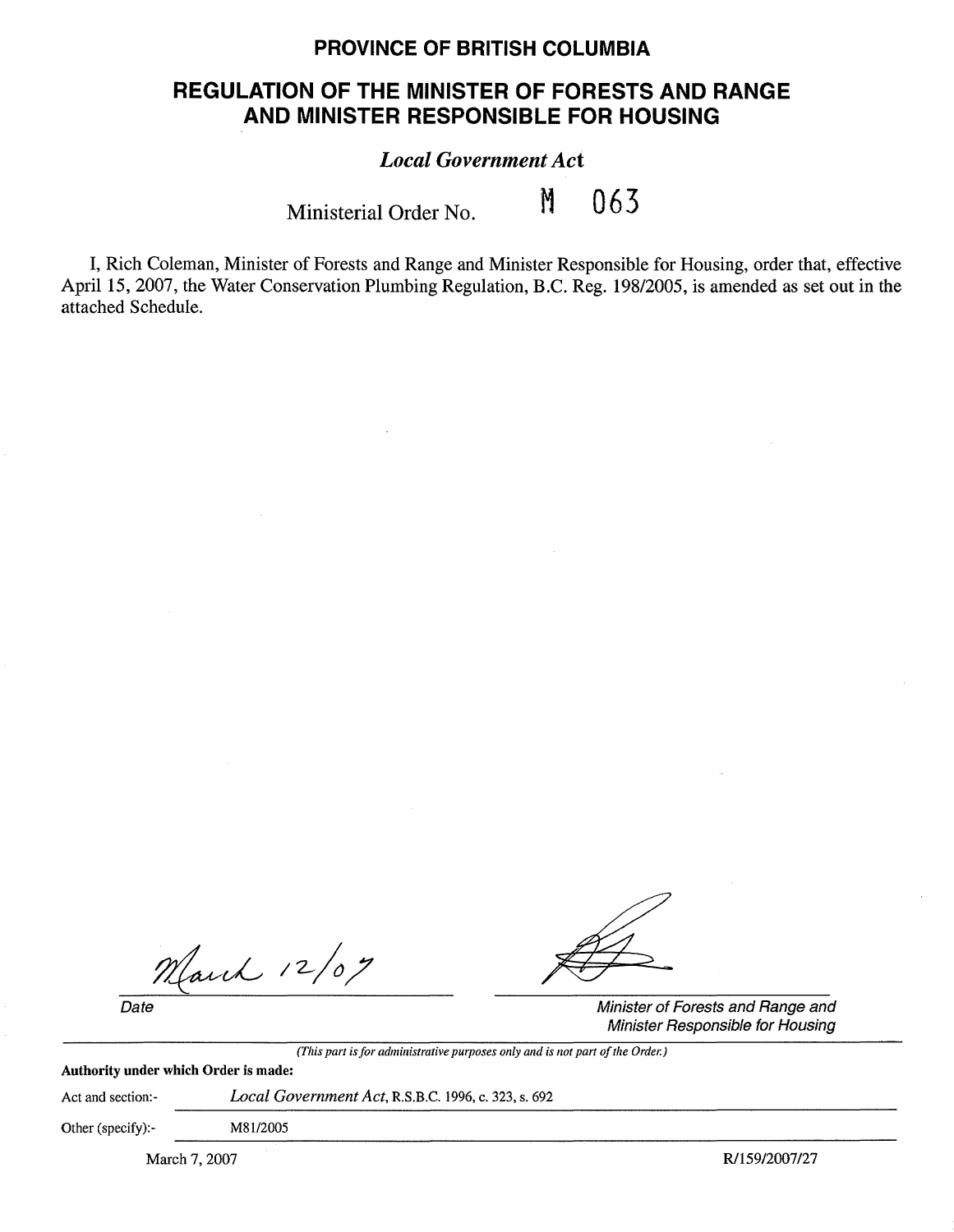## **Schedule**

- *1 Section 3 of the Water Conservation Plumbing Regulation, B.C. Reg. 198/2005, is amended* 
	- *(a)* **by** *striking out* "the table following paragraph (r)" *and substituting* "the table following paragraph (kk)", *and*
	- **(b) by** *repealing paragraphs (a) to (r) and substituting the following:* 
		- (a) all electoral areas of the Cowichan Valley Regional District;
		- (b) all electoral areas of the Regional District of Central Okanagan;
		- (c) all electoral areas of the Regional District of Nanaimo;
		- (d) electoral areas C and D of the North Okanagan Regional District;
		- (e) electoral areas A, C, D, E, F and Hof the Okanagan-Similkameen Regional District;
		- (f) Municipality of Bowen Island;
		- (g) Capital Regional District;
		- (h) City of Dawson Creek;
		- (i) City of Enderby;
		- G) City of Kamloops;
		- (k) City of Kimberly;
		- (1) City of Merritt;
		- (m) City of Nelson;
		- (n) City of Vernon;
		- (o) District of Campbell River;
		- (p) District of Coldstream;
		- (q) District of Houston;
		- (r) District of Lantzville;
		- (s) District of Logan Lake;
		- (t) District of Mission;
		- (u) District of North Cowichan;
		- (v) Greater Vancouver Water District (excluding those areas not subject to regulations established pursuant to the *Local Government Act);*
		- (w) Town of Comox;
		- (x) Town of Gibsons;
		- (y) Town of Ladysmith;
		- (z) Town of Oliver;
		- (aa) Township of Spallumcheen;
		- (bb) Village of Ashcroft;
		- (cc) Village of Chase;
		- (dd) Village of Clinton;
		- (ee) Village of Cumberland;

2 of 3